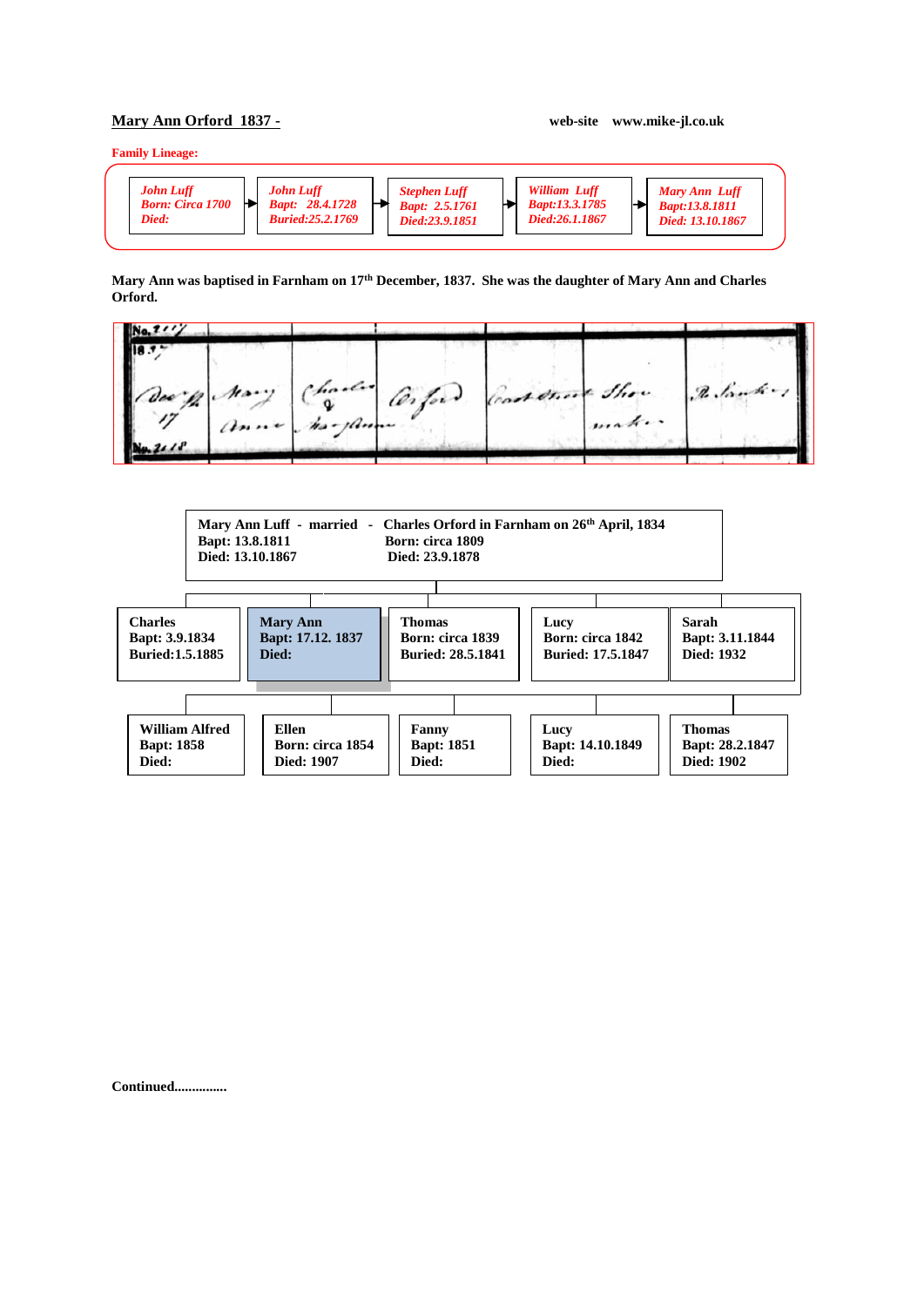

The 1841 Census shows Mary Ann, aged 4, living with her mother father and brother Charles in East Street, Farnham.

Continued......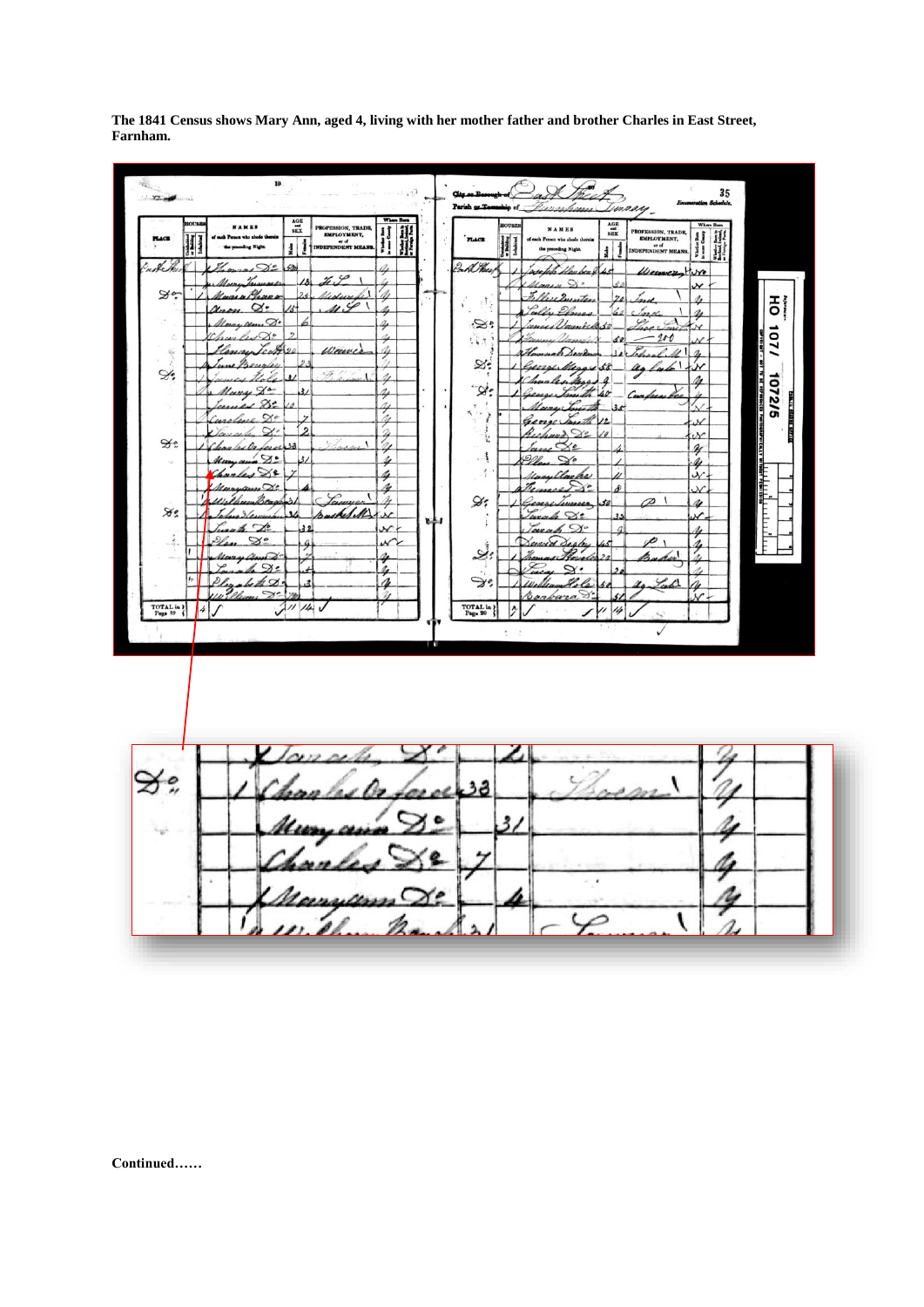|       | Parish or Township of<br>farulurin.                            | Ecolociastical <del>Dictric</del> t o                                                                             |                                                 |                   |                        |           | house                                                |                                            |                                         |
|-------|----------------------------------------------------------------|-------------------------------------------------------------------------------------------------------------------|-------------------------------------------------|-------------------|------------------------|-----------|------------------------------------------------------|--------------------------------------------|-----------------------------------------|
|       | Name of Street, Place, or<br>Road, and Name or<br>No. of House | Name and Surname of each Person<br>who abode in the house,<br>on the Night of the 30th March, 1851 Head of Family | Relation<br>to                                  | Condition         | Age of<br>Males Female |           | Rank, Profession,<br>or<br>Occupation                | Where Born                                 | Whetha<br>Blind, or<br>Deaf-and<br>Dumb |
|       | tast of                                                        | Frederick G. Elkin<br>Elkins                                                                                      | $n_{\rm}$<br>n:                                 |                   | $\mathfrak{D}$<br>ther |           | $q_{\alpha\ell}$                                     | Murey Harulucen<br>غوم<br>72               |                                         |
| 103   | East St.                                                       | Janny<br>Bachelor<br>Clures<br>Weedow                                                                             | Read<br>Unitor                                  | Mar               | 15                     | Ă         | Relieved<br>$a_{\alpha}$ , La                        | e<br>Atoka<br>今く<br>Farular                |                                         |
| 104   | East St.                                                       | D:<br>Ourette<br>Charles Caford                                                                                   | Read                                            | lon               | $4\delta$              | 40        | $\alpha$                                             | Ą.<br>Ą.                                   |                                         |
|       |                                                                | $\mathcal{D}^{\circ}$ .<br>Mary a<br>$\mathscr{D}$ :<br>Cerarles                                                  | W.                                              | qp.               | 16                     | Xf        | $_{\alpha}$                                          | ŋ.<br>/ a<br>ኅ ०                           |                                         |
|       |                                                                | Mary a<br>Sarah                                                                                                   | Dawn                                            |                   |                        |           |                                                      | Ą۰                                         |                                         |
|       |                                                                | প্•়<br>Teromas                                                                                                   | dou<br>Jaur                                     |                   |                        |           |                                                      | Ąо<br>Ą.<br>Рe                             |                                         |
| 10.5  | Edal St.                                                       | Beagles<br>William<br>Lincon                                                                                      | Hand<br>u                                       | Ucer              | 40!                    |           | Carpenter<br>Lourneyman                              | q.<br>Aî<br>Houts. Froyle                  |                                         |
|       | 106. End. St.                                                  | Charles<br>Terocuas<br>$k \alpha$ d $\beta$                                                                       | $\mathscr{G}_{\sigma\boldsymbol{\psi}}$<br>Hand | $\sqrt{a}$        | 14.<br>56              |           | Lene<br>$\mathcal{C}_{\alpha\alpha\beta}$<br>Builder | A:<br>Croudall                             |                                         |
|       |                                                                | Jarah<br>Ao<br>$\mathcal{A}$ n                                                                                    | We<br>Down                                      | $u_{\bullet}$     |                        | $\lambda$ | $ol_{c}$ le                                          | Elslead<br><i>Numer</i> .<br>n.<br>Karulia |                                         |
|       |                                                                | Jame                                                                                                              | Low<br><i><u>Millory</u></i>                    | Ù,                |                        |           | $\epsilon$                                           | ೧೯<br>Ą.                                   |                                         |
| Total |                                                                |                                                                                                                   |                                                 | Total of Persons. |                        |           |                                                      |                                            |                                         |

**The 1851 census shows Mary Ann, aged 13, still at school. She was living with the family in East Street, Farnham.** 

| <b>Name</b>            | <b>Position in</b><br><b>House</b> | <b>Condition Age/Sex</b> |                  | <b>Profession</b> | <b>Birth Place</b>     |
|------------------------|------------------------------------|--------------------------|------------------|-------------------|------------------------|
|                        |                                    |                          |                  |                   |                        |
| <b>Charles Orford</b>  | Head                               | Married                  | 42 Male          | <b>Shoemaker</b>  | <b>Farnham, Surrey</b> |
| <b>Mary Ann Orford</b> | Wife                               | <b>Married</b>           | 38 F/male        |                   | <b>Farnham, Surrey</b> |
| <b>Charles Orford</b>  | Son                                | Single                   | 16 Male          | Labourer          | <b>Farnham, Surrey</b> |
| <b>Mary Ann Orford</b> | <b>Daughter</b>                    | <b>Single</b>            | <b>13 F/male</b> | <b>School</b>     | <b>Farnham, Surrey</b> |
| Sarah Orford           | <b>Daughter</b>                    | <b>Single</b>            | 6 F/male         | School            | Farnham, Surrey        |
| <b>Thomas Orford</b>   | Son                                | <b>Single</b>            | 4 Male           | School            | <b>Farnham, Surrey</b> |
| <b>Lucy Orford</b>     | <b>Daughter</b>                    | <b>Single</b>            | 1 F/male         | School            | <b>Farnham, Surrey</b> |

**Continued..........**